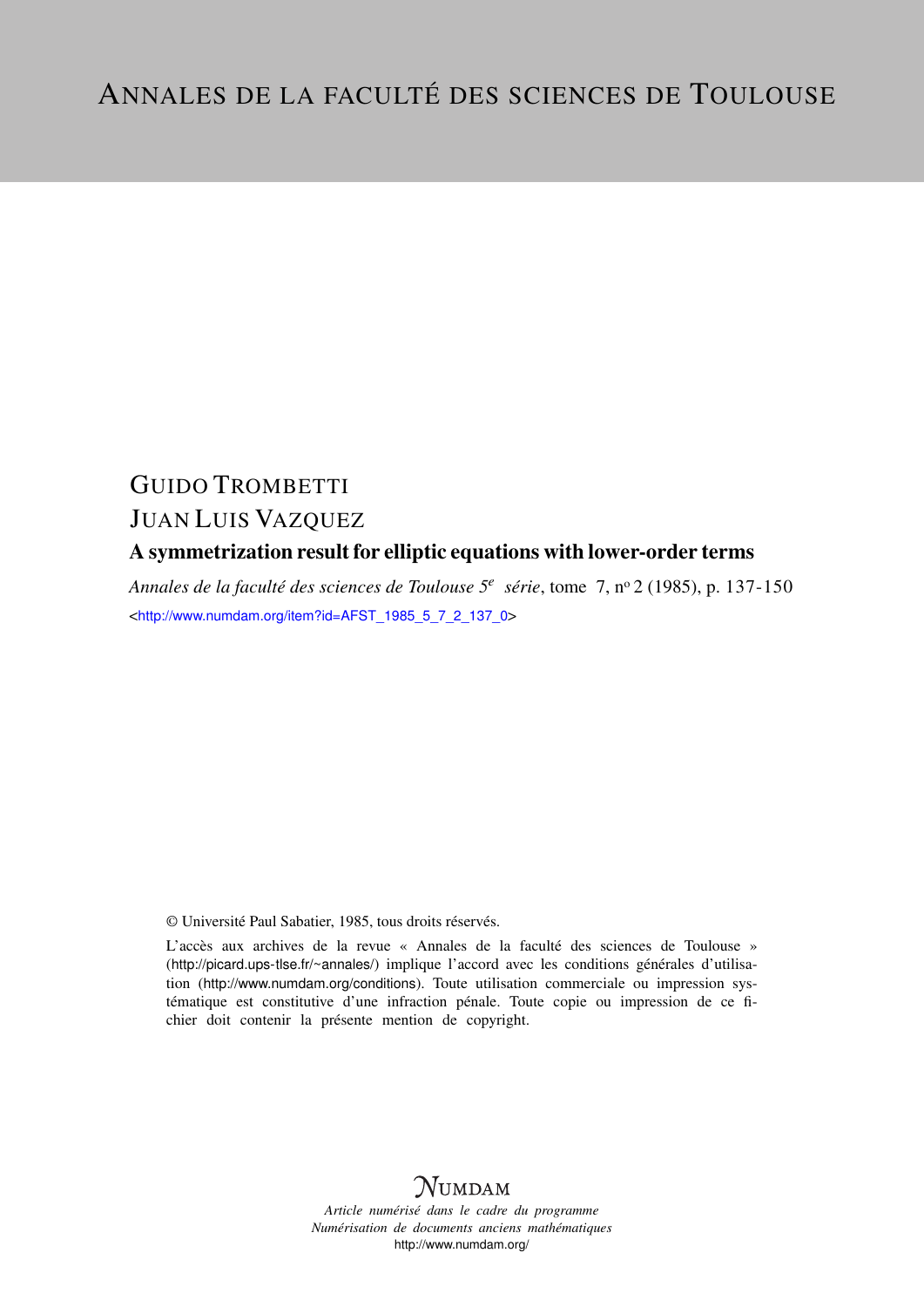Annales Faculté des Sciences Toulouse Vol VII, 1985, P 137 à 150

### A SYMMETRIZATION RESULT FOR ELLIPTIC EQUATIONS WITH LOWER-ORDER TERMS

Guido Trombetti  $(1)(*)$  and Juan Luis Vazquez  $(2)(**)$ 

- (1) Dipartimento di Matematica e Appl. Università di Napoli, Via Mezzocanone, 8, 80134 Napoli,
- (2) Division de Matematicas Universidad Autonoma Canto Blanco, 28049 Madrid, (Spain).

Résumé : Dans cet article sont établies des majorations a priori pour les solutions d'équations elliptiques avec termes d'ordre inférieur par utilisation de la méthode de rearrangement de fonctions. Cette méthode se base sur la comparaison avec la solution d'un problème particulier à symétrie radiale pour lequel I'effet des termes d'ordre inférieur est également pris en compte.

Summary : The technique of radially symmetric rearrangements of functions is used to obtain an a priori bound for the solutions of a class of linear second-order elliptic equations in divergence form with lower-order terms. It is based on comparison with the solution of a particular radially symmetric problem wherein the effect of the lower-order terms is also taken into account.

 $(*)$  partially supported by MPI 40 % (82).

(\*\*) supported by CAICYT, project number 2805-83, and Service Culturel Français.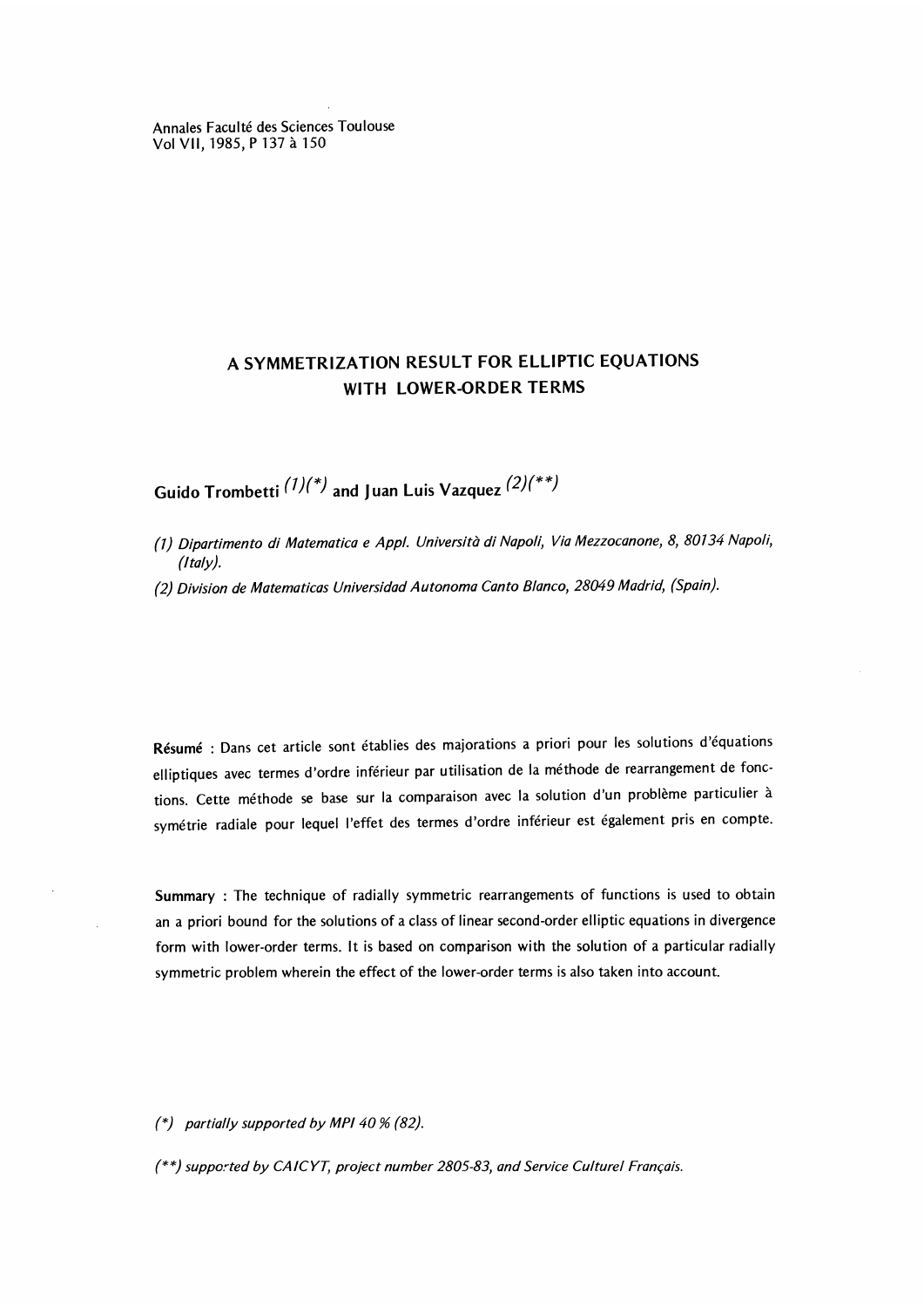### 1. - INTRODUCTION

Let  $\Omega$  be a bounded open set in  $\text{IR}^n$ ,  $n \ge 2$ , and let  $u \in H_0^1(\Omega) = W_0^{1,2}(\Omega)$  be a weak solution of the equation

(1.1) 
$$
\operatorname{Lu} \equiv -\sum_{i,j=1}^n \frac{\partial}{\partial x_i} (a_{ij}(x)u_{x_j}) + \sum_{i=1}^n \frac{\partial}{\partial x_i} (b_i(x)u) + c(x)u = f(x),
$$

where the coefficients and data satisfy

(1.2.a) 
$$
a_{ij} \in L^{\infty}(\Omega), \ b_i(x) \in L^{\infty}(\Omega), \ c(x) \in L^{n/2}(\Omega),
$$

(1.2.b) for a.e. 
$$
x \in \Omega
$$
 and every  $\xi = (\xi_i) \in \mathbb{R}^n$ .

$$
\sum_{i,j=1}^n a_{ij}(x)\xi_i \xi_j \geqslant |\xi|^2,
$$

$$
c(x) \geq 0 \quad \text{a.e. in } \Omega,
$$

(1.2.d) 
$$
\sum_{i=1}^{n} \frac{\partial}{\partial x_i} b_i(x) + c(x) \ge 0 \text{ in } \mathscr{D}'(\Omega),
$$

and finally

$$
\mathsf{f} \in \mathsf{L}^{2\mathsf{n}/(\mathsf{n}+2)}(\Omega) \quad \text{if} \quad \mathsf{n} > 2,
$$

$$
f \in L^p(\Omega)
$$
 for every  $p > 1$  if  $n = 2$ .

The aim of this work is to establish an a priori bound on u in terms of the above quantities by comparing it with the solution of a certain simple equation with radial symmetry. In doing this we use the technique of Schwarz symmetrization or radially symmetric rearrangement of functions.

Let  $\Omega^{\#}$  = B<sub>R</sub>(0) be the ball in IR<sup>n</sup> centered at 0 with same measure as  $\Omega$ . Let

(1.3) 
$$
B = \|\left(\sum (b_i(x))^2\right)^{1/2}\|_{L^{\infty}(\Omega)}
$$

and let k(x) be a measurable function :  $\Omega \rightarrow [0, \infty)$  such that

$$
c(x) \geq k(x) \quad a.e. \quad \text{in } \Omega,
$$

(1.4.b) 
$$
\sum \frac{\partial}{\partial x_i} b_i(x) + c(x) \ge k(x) \text{ in } \mathscr{D}'(\Omega).
$$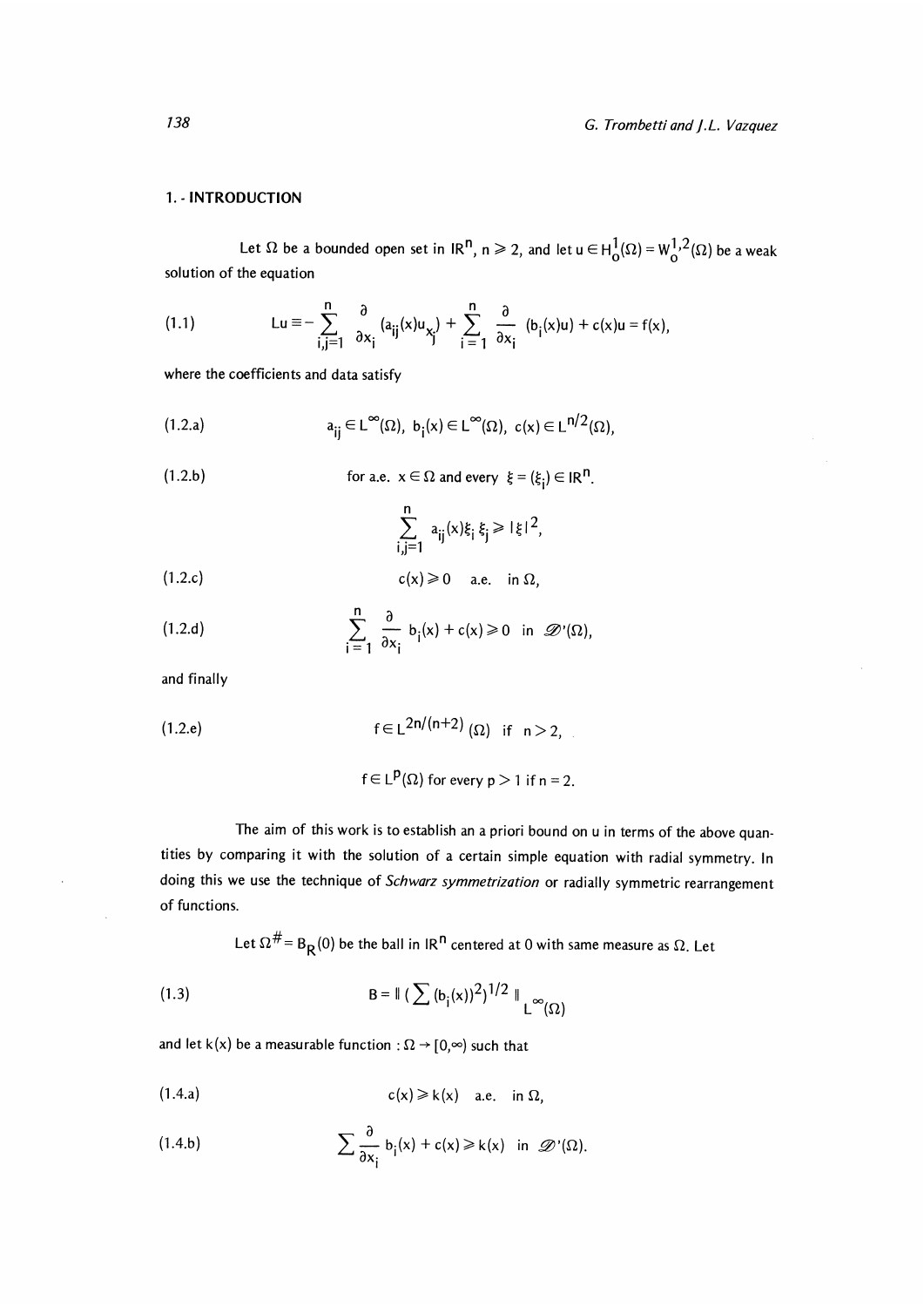Given a function  $u \in L^1(\Omega)$  we denote by  $u^{\#}$  the symmetric decreasing rearrangement of u, i.e. the unique nonnegative function in  $L^1(\Omega^\#)$  that is radially symmetric nonincreasing and has the same distribution function as  $|u|$ . If we change nonincreasing into nondecreasing in the above definition we obtain the symmetric increasing rearrangement of u, denoted by  $u_{\#}$ .

We now consider the problem

(1.5) 
$$
\begin{cases}\n-\Delta v - B \sum_{i=1}^{n} \frac{\partial}{\partial y_{i}} \left( \frac{y_{i}}{|y|} v \right) + k_{\#}(y) v = f^{\#}(y) \text{ in } \Omega^{\#} \\
v \in H_{0}^{1}(\Omega^{\#}).\n\end{cases}
$$

Due to be radial symmetry of the equation the unique solution v of (1.5) is radially symmetric. In case k  $#$  = 0 it is also nonincreasing,  $v = v^{\#}$ . Let  $\Omega_{\text{o}} \subset \Omega$  be the set where k vanishes and  $\mathbb{R}^{\mathsf{D}}$ 

We can now state our main result :

THEOREM 1. For every  $r \in (0, R)$  we have

(1.6) 
$$
\int_{|y| \leq r} u^{\#}(y) dy \leq \int_{|y| \leq r} v(y) dy \left( \leq \int_{|y| \leq r} v^{\#}(y) dy \right).
$$

Moreover

$$
(1.7) \t0 \le u^{\#}(y) \le v(y) \tfor \t0 \le y \le R_0
$$

A well-known result of G. Hardy, J. Littlewood and G. Polya, cf. [6] , [7] , allows to derive from the comparison of integrals in balls  $(1.6)$  the following interesting consequence.

COROLLARY 1. For every convex nondecreasing function  $\Phi : [0, \infty) \rightarrow [0, \infty)$  we have

(1.8) 
$$
\int \Phi \left( \left| u \right| \right) dy \leqslant \int \Phi \left( v \right) dy
$$

In particular we obtain an estimate in every  $L^p$  space,  $1 \leq p \leq \infty$ :

(1.9) 
$$
\|\mathbf{u}\|_{\mathsf{L}^{p}(\Omega)} \leqslant \|\mathbf{v}\|_{\mathsf{L}^{p}(\Omega^{\#})}.
$$

We are interested in choosing k as large as possible so that v be as small as possible. In particular if  $k(x) > 0$  a.e. in  $\Omega$  the pointwise estimate reduces to  $u^{\#}(0) = ||u||_{\infty} \le v(0)$ .

The technique of rearragnements of functions has been used to obtain a priori estimates for the solutions of different classes of elliptic and parabolic equations via comparison with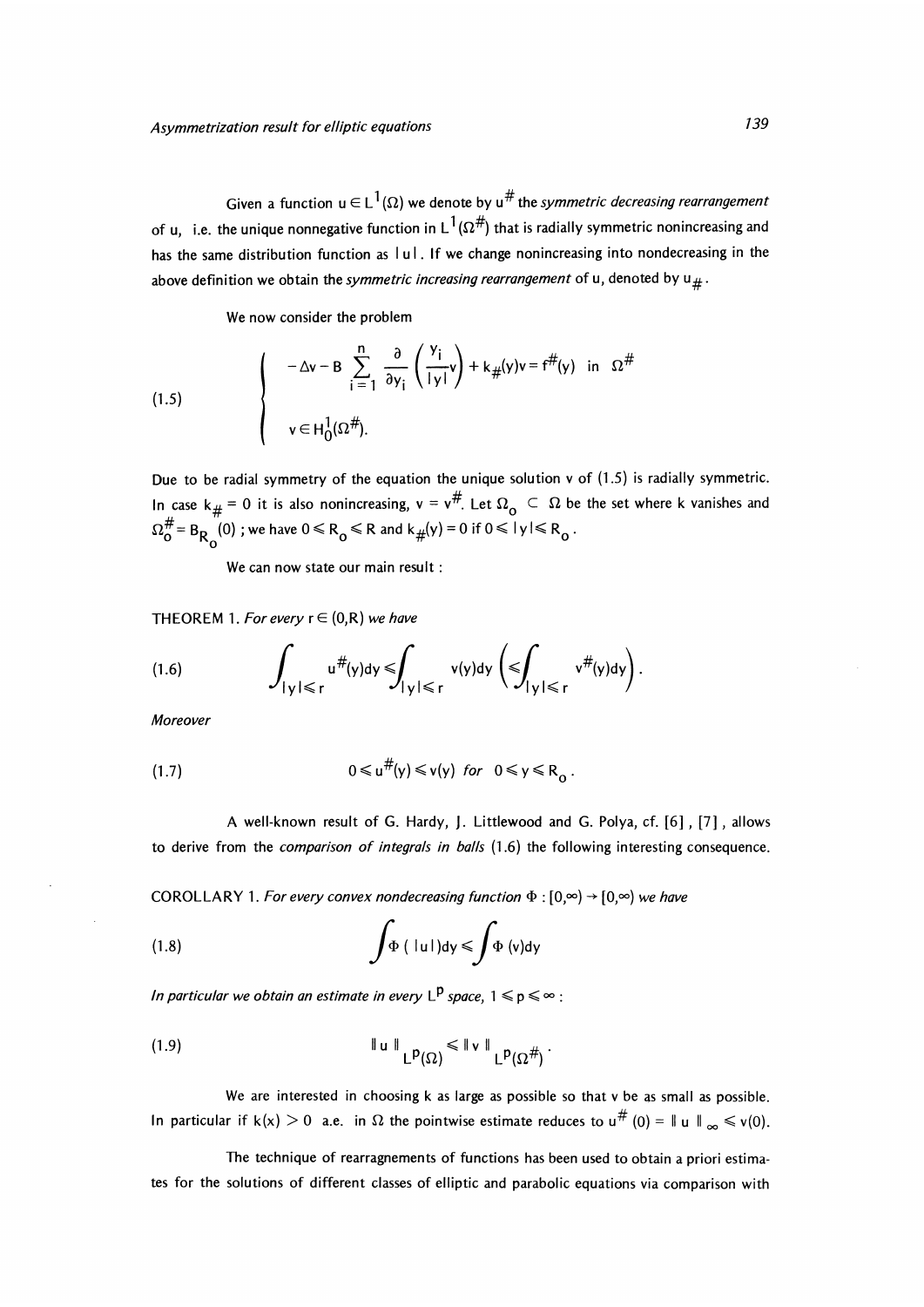a worst case consisting in a radially symmetric equation that can be explicitly solved or at least estimated in a convenient way. The first result in this line seems to be due to H. Weinberger [17] in the case of a second-order elliptic equation without lower-order terms, where a comparison of the L°°-norms is obtained.

Subsequently G. Talenti [13] proved the following sharp result : let  $u \in H^1_0(\Omega)$  be a weak solution of the Dirichlet problem for the equation

(1.10) 
$$
\sum_{i,j=1}^{n} \frac{\partial}{\partial x_i} (a_{ij} u_{x_j}) + c(x) u = f(x) \text{ in } \Omega,
$$

under the above assumptions on  $a_{ij}, c, f$ , and let v be the solution of

$$
(1.11) \qquad \qquad -\Delta v=f^{\#}(y), \ \ y\in\Omega^{\#},
$$

in  $H_0^1(\Omega^\#)$ . Then the following pointwise comparison holds

$$
(1.12) \t\t\t u^{\#}(y) \leqslant v(y) \quad \text{a.e. in } \Omega^{\#}.
$$

It corresponds to (1.7) above for the choice  $k = 0$ . In this way a strong result is obtained but the influence of the lower-order term  $c(x)u$  is disregarded. Results that take into account this term in (1.10) have been obtained by several authors : G. Chiti [7] , P.L. Lions [10] and J.L. Vazquez [16]. In all of them a comparison like (1.6), and not (1.12), holds. In [7] the model equation is  $-\Delta v + k(y)v = f^{\#}$  with a nonnegative function k related to c and different from ours, but a result like  $(1.6)-(1.7)$  is obtained; c has to be bounded (for more details see § 3). In [10] a result is given for (1.10) with  $c \in L^{\infty}(\Omega)$  : one compares u with the solution v of  $-\Delta v + c_{\#}(y)v = f^{\#}(y)$ (in our notation). Actually it even includes some  $c(x)$  with changing sign, cf. Theorem 2, [10]. Finally [16] considers the semilinear equation  $-\Delta u + \beta(u) = f$  in  $\Omega = IR^{n}$ , where  $\beta$  is continuous, nondecreasing with  $\beta(0) = 0$ . The assumptions  $a_{ij} = \delta_{ij}$ ,  $\Omega = IR^{n}$  are made only for simplicity. If v is the solution of  $-\Delta v + \beta(v) = f^{\#}$  in IR<sup>n</sup> then (1.6) holds with u, v replaced respectively by  $\beta(u^{\#})$ ,  $\beta(v)$ .

It is interesting to remark that the comparison of integrals in balls of the form (1.6) is the result typically obtained for many parabolic equations, cf. the results of [6]. It is shown in [16] how to reduce the parabolic result for the equation  $u_t = \Delta \varphi(u)$ , with  $\varphi = \beta^{-1}$ , to the above semilinear elliptic result.

The influence of the first-order term  $\sum (b_i u)_{x_i}$  is studied by A. Alvino and G. Trombetti, [2] , [3] , under the conditions (1.2). They obtain pointwise comparison, (1.12), by setting  $k = 0$ , i.e. disregarding the zero-order term. This result has been extended by G. Talenti [14] to the case  $b_i \in L^p(\Omega)$ ,  $p > n$ . We do not quite recover these results because of condition (1.2.d).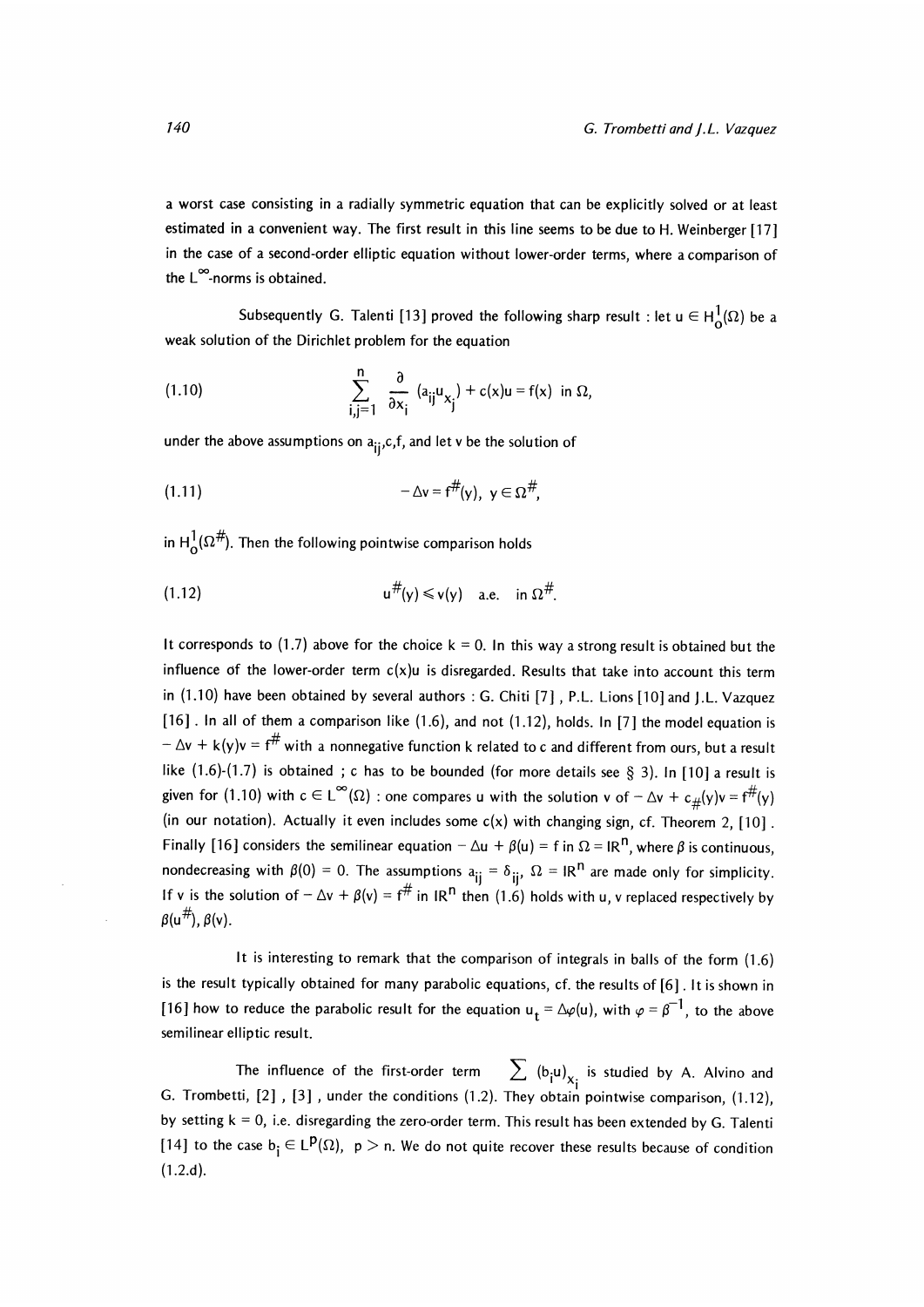For other results for elliptic equations related to the above discussion see for instance  $[1]$ ,  $[4]$ ,  $[5]$ ,  $[8]$ ,  $[10]$ .

Finally a word about our assumptions  $(1.2)$ : the parts a), b), c) and e) are standard in related works. We introduce d) to control the two lower-order terms ; in fact d) appears as a usual condition (together with a), b)) for the maximum principle to hold, cf. [9],  $\S$  8.1.

Theorem 1 is proved in Section 2. Several comments and applications are briefly treated in Section 3. In particular, in Theorem 2, we obtain a result like (1.9) for a dual class of equations.

#### 2. PROOF OF THEOREM 1

2.1. - We review for the reader's convenience some notations and results that we shall use. Let u be a measurable function defined in a bounded open set  $\Omega \in \mathbb{R}^n$ , n  $\geq 1$ , with measure meas  $(\Omega) = |\Omega|$ , then

i) the *distribution function* of u is the function  $\mu$  :  $[0, \infty) \rightarrow IR^+$  defined by

(2.1) 
$$
\mu(t) = \text{meas } \{x \in \Omega : |u(x)| > t \}.
$$

ii) the *decreasing rearrangement* of  $u, u^*$  is defined by

$$
(2.2) \t\t\t u^*(s) = \inf \{ t \geq 0 : \mu(t) < s \}, \quad 0 \leq s \leq |\Omega|.
$$

iii) the *increasing rearrangement* of u,  $u_*$ , is defined by

$$
\mathsf{u}_*(s) = \mathsf{u}^*(\mathsf{I}\,\Omega\mathsf{I} - s), \quad 0 \le s \le \mathsf{I}\,\Omega\mathsf{I}
$$

iv) the symmetric decreasing rearrangement of u,  $u^{\#}$  (resp. symmetric increasing rearrangement of u, u<sub>#</sub>) are given by the formulas

(2.4.a) 
$$
u^{\#}(x) = u^*(C_n |x|^n)
$$
,  $0 \le |x| \le R$ ,

(2.4.b) 
$$
u_{\#}(x) = u_{*}(C_{n} |x|^{n})
$$
,  $0 \le |x| \le R$ ,

where C<sub>n</sub> =  $\pi^{n/2}$  /  $\Gamma(1 + \frac{n}{2})$  is the volume of the unit ball in IR<sup>n</sup> and  $|\Omega| = C_n$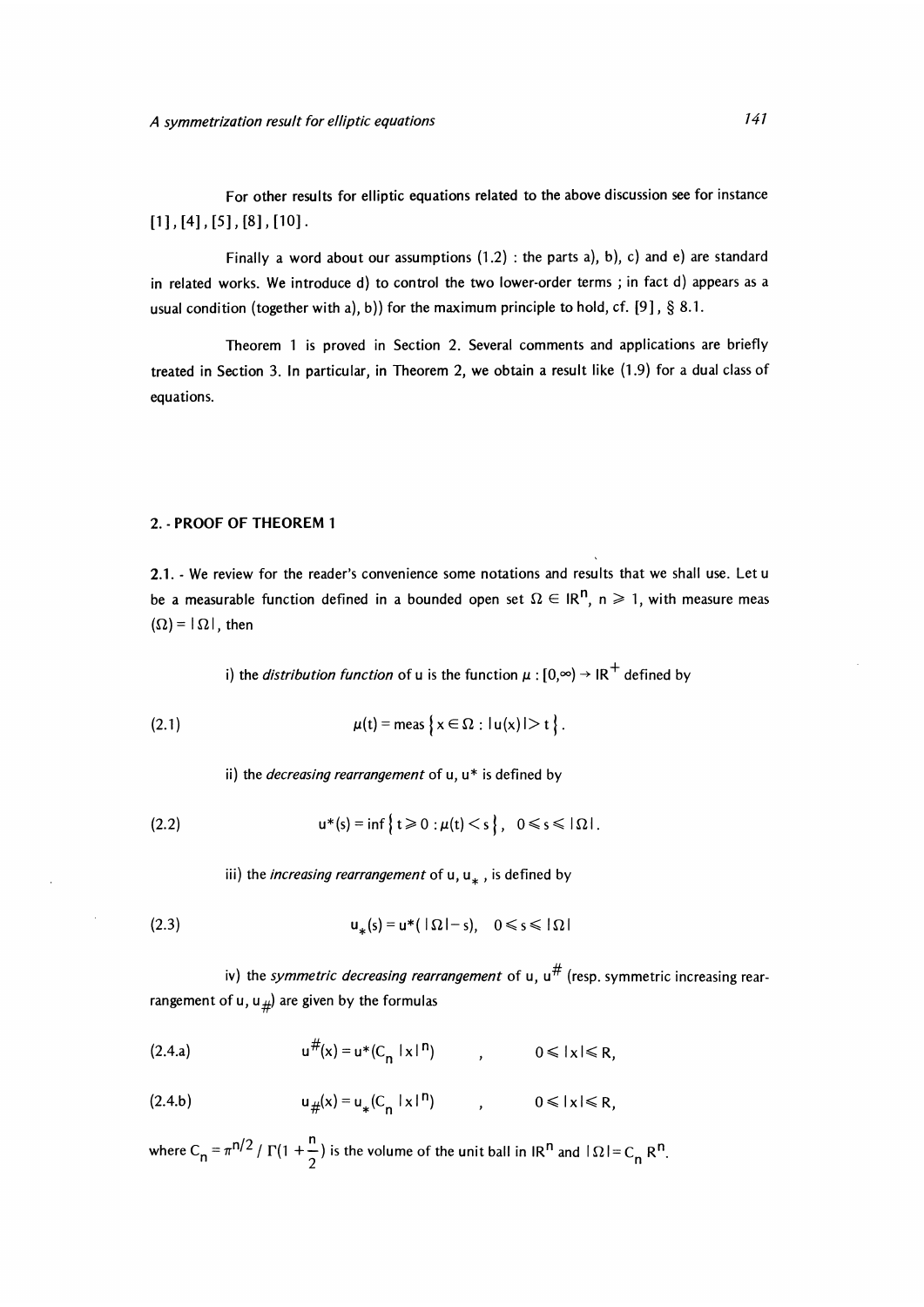A number of well-known formulas relate the functions u,  $u^*$ ,  $u_*$ ,  $u^{\#}$ ,  $u_{\#}$ , cf. [6], [13] for instance. Let us only point out the following fact as a consequence of the Hardy-Littlewood inequality :

(2.5) 
$$
\int_{\Omega} |uv| dx \leqslant \int_{0}^{|\Omega|} u^{*}(s)v^{*}(s)ds = \int_{\Omega^{\#}} u^{\#}(x)v^{\#}(x)dx
$$

valid if u,  $v \in L^2(\Omega)$ , we have not only

(2.6) 
$$
\int_{\Omega} |uv| dx \leqslant \int_{0}^{|\Omega|} u_{*}(s)v_{*}(s) ds = \int_{\Omega^{\#}} u_{\#}(x)v_{\#}(x) dx,
$$

but also

(2.7) 
$$
\int_{\Omega} |uv| dx \geqslant \int_{0}^{|\Omega|} u_{*}(s) v^{*}(s) ds = \int_{\Omega^{\#}} u_{\#}(x) v^{\#}(x) dx.
$$

Before proceeding with the proof let us remark that we can reduce ourselves to case  $f \ge 0$ ,  $u \ge 0$  a.e. without loss of generality by using the maximum principle. This assumption is therefore made in the sequel.

2.2. - The proof begins as in [13] (see also [2]) : we consider the function  $\Phi(t)$ ,  $t \ge 0$ , given by

(2.8) 
$$
\Phi(t) = \int_{u > t} \left\{ \sum_{i,j} a_{ij}(x) u_{x_i} u_{x_j} - \sum_i b_i(x) u_{x_i} \right\} dx
$$

Using the fact that  $u \in H_0^1(\Omega)$  is a weak solution of (1.1) one obtains for a.e.  $t > 0$ :

(2.9) 
$$
-\Phi'(t) = \int_{u>t} f(x)dx - \int_{u>t} c(x)u dx.
$$

Now let  $Du = (u_{x_1},...,u_{x_n})$ . The ellipticity condition (1.2.b) implies that

$$
(2.10) \qquad \left(-\frac{d}{dt}\int_{u>t}|\text{Dul}\,dx\right)^2\leq -\mu'(t)\left(-\frac{d}{dt}\int_{u>t}\sum a_{ij}(x)u_{x_j}u_{x_j}\,dx\right).
$$

Arguing also as in [2] we have

(2.11) 
$$
-\frac{d}{dt} \int_{u>t} \sum b_i(x)uu_{xi} dx \leq -Bt \int_{u>t} |Du| dx
$$

There three last inequalities give

$$
(2.12)\frac{\left(-\frac{d}{dt}\int_{u>t}|Du|dx\right)^2}{\left(-\mu'(t)\right)}-Bt\left(-\frac{d}{dt}\int_{u>t}|Du|dx\right)\leqslant \int_{u>t}f(x)dx-\int_{u>t}c(x)udx
$$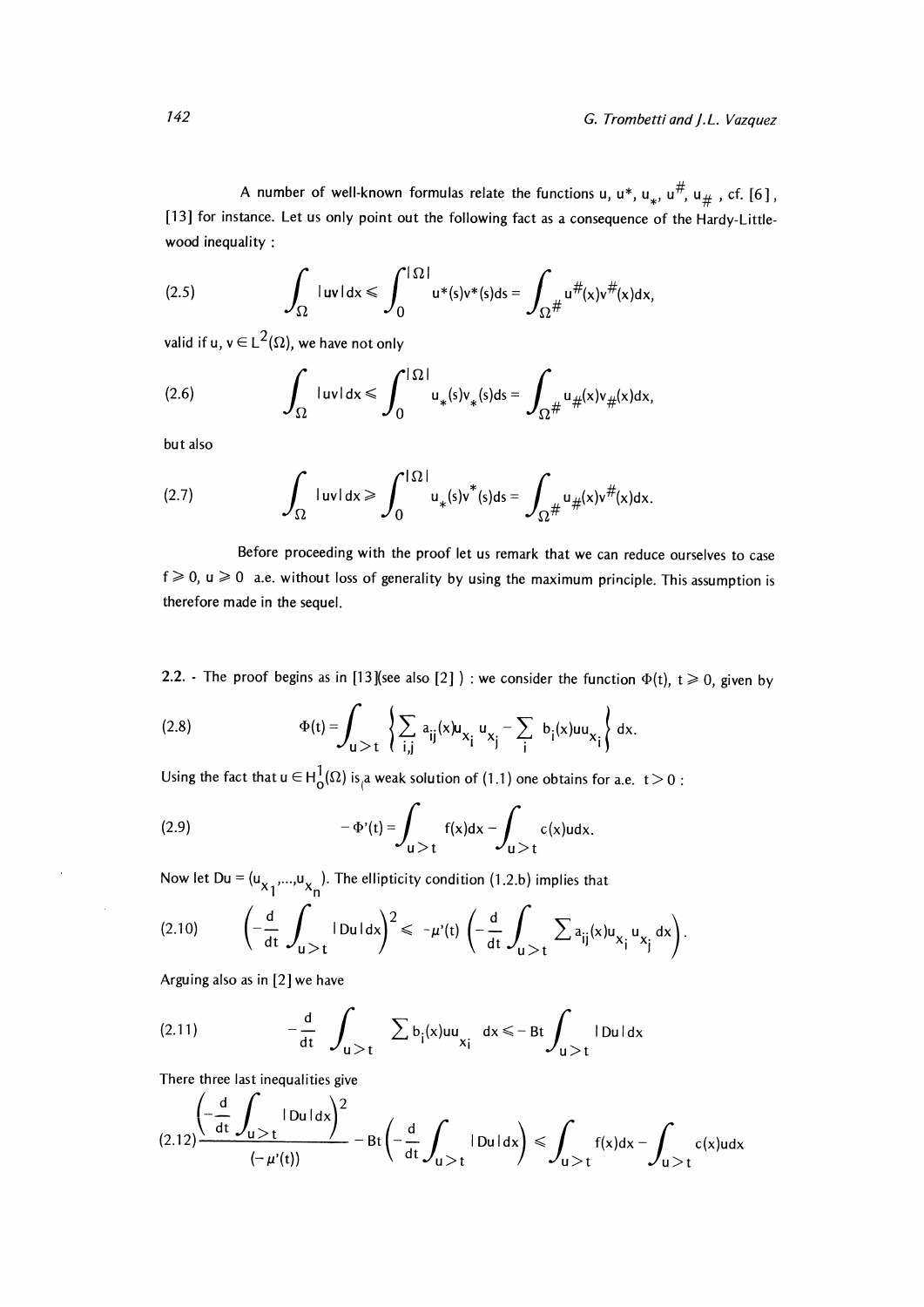We now need the following lemma, where the condition (1.2.d) comes in :

LEMMA 1. Under the hypotheses  $(1.2)$ ,  $(1.4)$  we have for a.e.  $t > 0$ 

(2.13) 
$$
\int_{u>t} k(u)u dx \leqslant \int_{u>t} f(x)dx
$$

Proof of the lemma. Because of (1.2.b) the quantity

$$
\int_{u>t} \sum_{i,j} a_{ij}(x) u_{x_j} u_{x_j} dx
$$

is nonincreasing in t. Therefore, it follows from (2.9) that

$$
(2.14) \t\t \t\t \frac{d}{dt}\int_{u>t}\left(\sum_{i}b_{i}uu_{x_{i}}\right)dx \leqslant \int_{u>t}f(x)dx-\int_{u>t}c(x)udx.
$$

On the other hand since  $(h > 0)$ 

$$
\Big|\frac{1}{h}\int_{t< u\leqslant t+h}(\sum_{i\leqslant t+h}u_{x_i})dx-\frac{t}{h}\int_{t< u\leqslant t+h}(\sum_{i\leqslant t+h}u_{x_i})dx\Big|\leqslant \frac{B}{h}\int_{t< u\leqslant t+h} |Du1|u-t|dx\leqslant B\int_{t< u\leqslant t+h} |Du1|dx\,,
$$

and this expression tends to 0 with h, we obtain

(2.15) 
$$
\frac{d}{dt} \int_{u > t} (\sum_{i} b_{i} uu_{x_{i}}) dx = t \frac{d}{dt} \int_{u > t} (\sum_{i} b_{i} u_{x_{i}}) dx.
$$

Now let us define the function  $\varphi \in H^1_0(\Omega)$  as follows :

$$
\varphi(x) = \begin{cases}\n0 & \text{if } u(x) \leq t, \\
u(x) - t & \text{if } t < u(x) \leq t+h, \\
h & \text{if } u(x) > t.\n\end{cases}
$$

Then  $\varphi \ge 0$  and using (1.4.b) we have

 $\bar{z}$ 

 $\sim$ 

$$
\frac{t}{h} \int_{t < u \leqslant t+h} (\sum b_i u_{x_i}) dx = \frac{t}{h} \int_{\Omega} (\sum b_i \varphi_{x_i}) dx =
$$
\n
$$
= \frac{t}{h} \int_{\Omega} (\sum b_i \varphi_{x_i} - c(x)\varphi) dx + \frac{t}{h} \int_{\Omega} c(x)\varphi dx \leqslant \frac{t}{h} \int_{\Omega} -k(x)\varphi(x) dx + \frac{t}{h} \int_{\Omega} c(x)\varphi(x) dx.
$$

As  $h \rightarrow 0$  this expression tends for a.e.  $t > 0$  to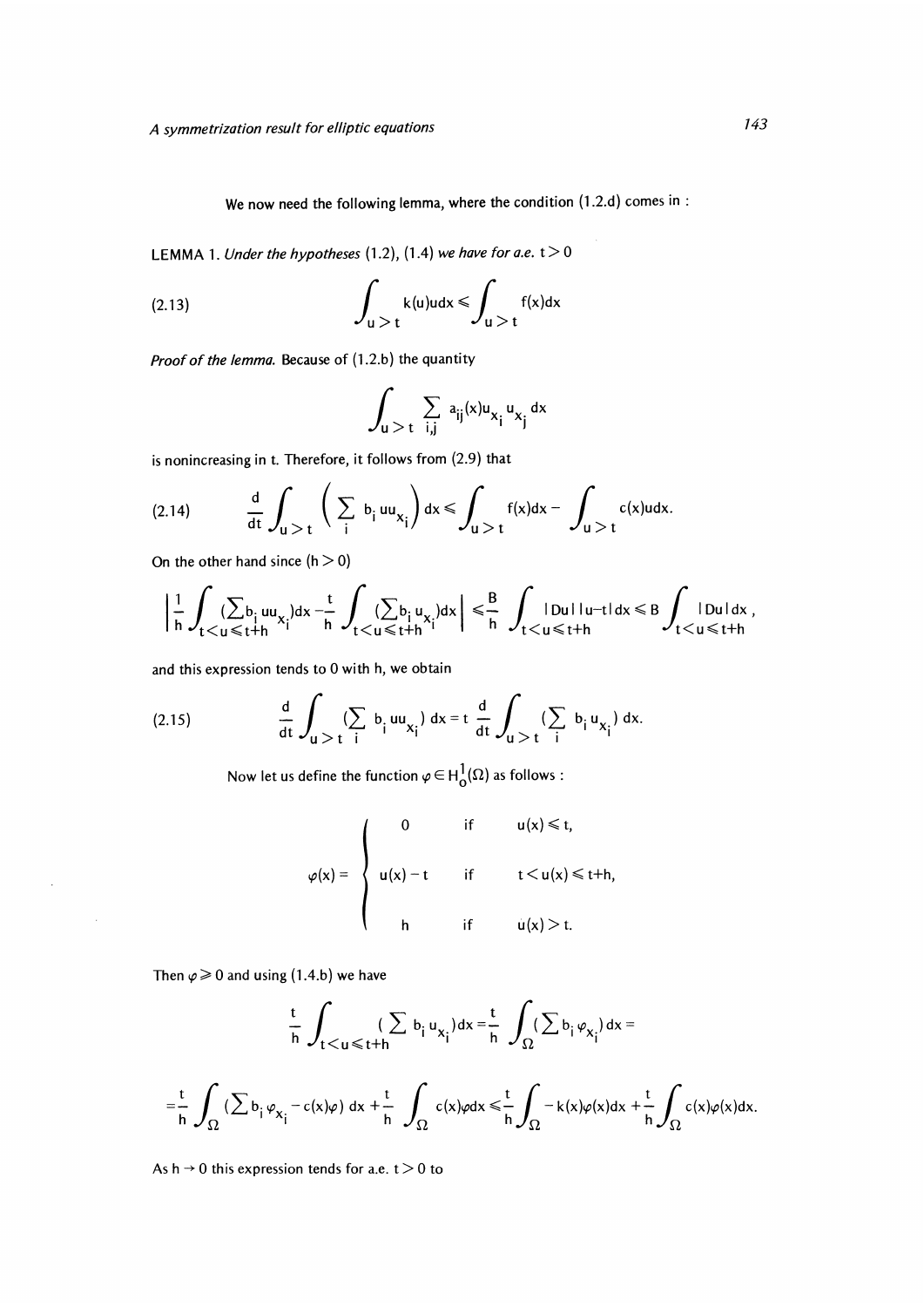$$
\int_{u>t}^{\cdot}(c(x)-k(x))tdx \leqslant \int_{u>t}^{\cdot}(c(x)-k(x))u(x)dx.
$$

Therefore

(2.16) 
$$
-\frac{d}{dt} \int_{u>t} (\sum b_i uu_{x_i})dx \le \int_{u>t} (c(x)-k(x))u(x)dx.
$$
  
From (2.14) the desired result follows.

We return now to the proof of the Theorem. Consider the quadratic expression in Y :

(2.17) 
$$
P(Y) = \frac{Y^2}{(-\mu'(t))} - BtY - \left(\int_{u > t} f(x)dx - \int_{u > t} k(x)u(x)dx\right)
$$

It follows from the lemma that P(0)  $\leq 0$ . It also follows from (2.12) that P(Y<sub>1</sub>)  $\leq 0$ for  $Y_1 = -\frac{d}{dt} \int_0^t |Du| dx$  since  $c(x) \ge k(x)$  a.e. . It follows that  $P(Y) \le 0$  for every

 $Y \in [0, Y<sub>1</sub>]$ . On the other hand we have

(2.18) 
$$
0 \le nC_0^{1/n}(t)^{1-1/n} \le -\frac{d}{dt} \int_{u>t}^{\infty} |Du| dx
$$

as a consequence of de Giorgi's isoperimetric inequality plus Fleming-Rishel's formula, cf. [13] . Hence, putting this value into (2.17) and using (2.7) results in

$$
(2.19) \frac{\left(\mathrm{nc}_{n}^{1/n}\mu(t)^{1-1/n}\right)^{2}}{(-\mu'(t))} - \mathrm{Bt}(n\mathrm{c}_{n}^{1/n}\mu(t)^{1-1/n}) + \int_{0}^{\mu(t)} k_{*}(s)u^{*}(s)ds \leq \int_{0}^{\mu(t)} f^{*}(s)ds.
$$

Using the definition of  $u^*$  (loosely speaking the inverse function of  $\mu$ ) we easily obtain from (2.19)

$$
(2.20) \qquad \qquad -\frac{d}{ds}u^*(s) - \frac{B}{nC_0^{\frac{1}{n}}}\left[s^{1/n-1}u^*(s) + \frac{s^{2/n-2}}{n^2C_0^{2/n}}\left[\int_0^s k_*(r)u^*(r)dr - \int_0^s f^*(r)dr\right] \leq 0.
$$

This is the fundamental inequality satisfied by  $u^*$ . Let us recall that since  $u \in H_0^1(\Omega)$  then  $u^{\#} \in H_0^1(\Omega^{\#})$ , cf. [6], hence  $u^*$  is absolutely continuous in  $[\alpha, |\Omega|] \forall \alpha > 0$ . On the other hand it is easy to see that the solution v to (1.5) satisfies for every  $0 < s < | \Omega |$ 

$$
(2.21) \quad -\frac{d}{ds}\,\hat{v}\,(s) - \frac{B}{nC_0^{1/n}}\,s^{(1/n)-1}\,\hat{v}\,(s) + \frac{s(2/n)-2}{n^2C_0^{2/n}}\bigg[\int_0^s k(r)\,\hat{v}(r)dr - \int_0^s f^*(r)dr\bigg] = 0,
$$

where, obviously,  $\hat{v}$  (C<sub>n</sub> |y|<sup>n</sup>) = v(y) for every  $y \in \Omega^{\#}$ . If we now define

(2.22) 
$$
y(s) = \int_0^s (\hat{v}(r) - u^*(r))k_*(r)dr
$$

144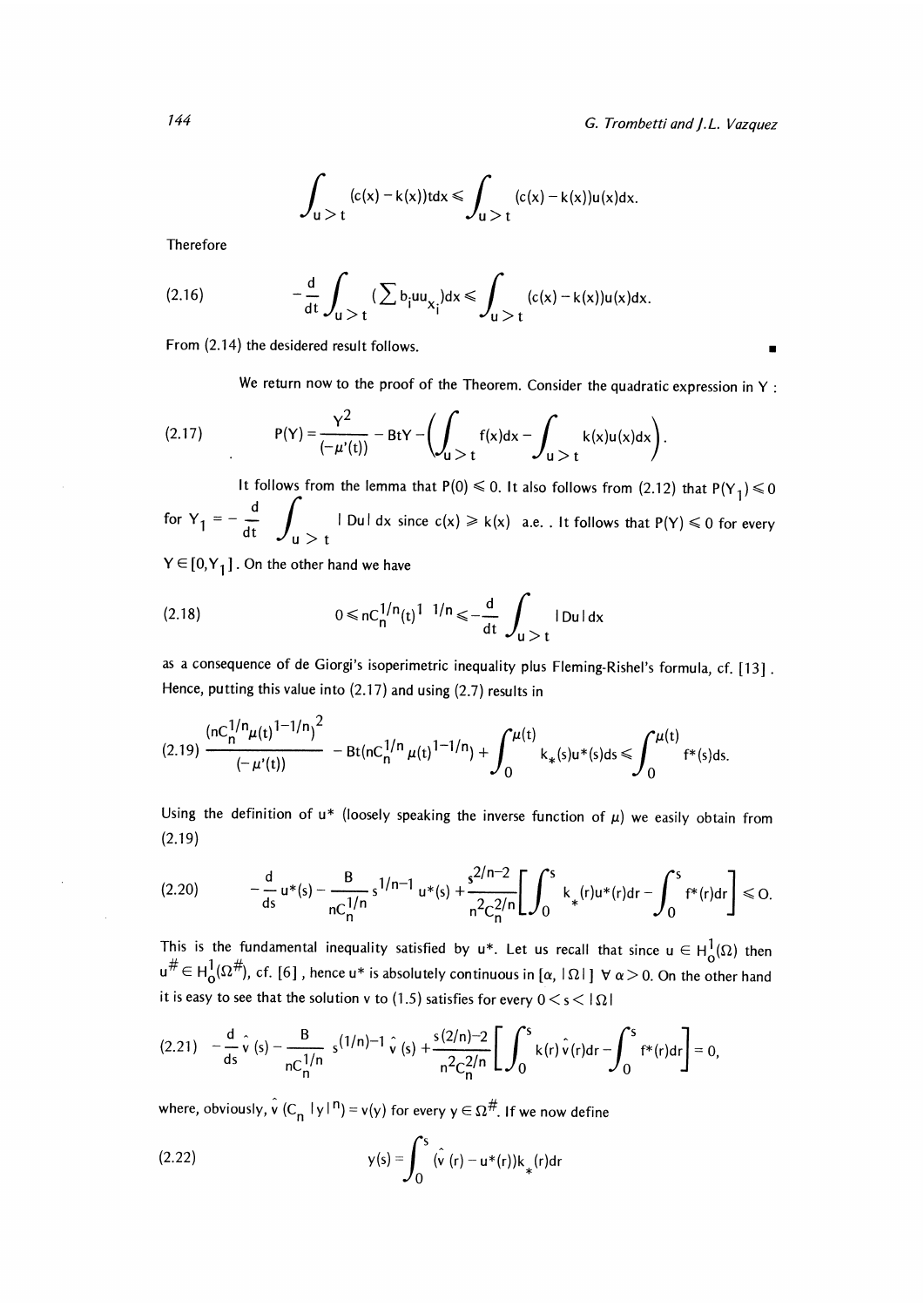the above formulas imply that y satisfies

(2.23) 
$$
\begin{cases} \left(\frac{y'}{k}\right)^{7} + \frac{B}{nC_{n}^{1/n}} s^{1/n-1} \frac{y'}{k_{*}} - \frac{s^{2/n-2}}{n^{2}C_{n}^{2/n}} y \le 0 & \text{for} \quad |\Omega_{0}| < s < |\Omega| \\ y(|\Omega_{0}|) = 0, \quad y'(|\Omega|) = 0, \end{cases}
$$

therefore, by the maximum principle we conclude that  $y(s) \ge 0$  for every  $s \in [\lceil \Omega_0 \rceil, \lceil \Omega \rceil]$  and hence for  $0 \le s \le |\Omega|$ . This implies, cf. [6], that

$$
\int_{|\Omega_0|}^s u^*(s)\mathrm{d} s \leqslant \int_{|\Omega_0|}^s \hat{v}(s)\mathrm{d} s \quad , \quad |\Omega_0| \leqslant s \leqslant \Omega \ ,
$$

from which  $\hat{v}(\ |\Omega_0|) \geq u^*(\ |\Omega_0|)$  follows by continuity.

In case  $\vert \Omega_0 \vert > 0$  it follows from (2.20), (2.21) that the function w(s) = v\*(s) - u\*(s) satisfies

$$
(2.24)
$$
\n
$$
\frac{d}{ds} w(s) + \frac{B}{nC_0^{1/n}} s^{(1/n)-1} w(s) \le 0, \quad 0 < s < |\Omega_0|,
$$
\n
$$
w(|\Omega_0|) \ge 0.
$$

From which it follows that  $w(s) \ge 0$ , i.e.  $v*(s) \ge u*(s)$  in  $[0, \lfloor \Omega_0 \rfloor]$  or  $u^{\#}(y) \le v(y)$  for  $|y| \le R_0$ .

Remark. Actually in the proof of the Theorem we obtain the estimate  $y(s) \ge 0$ , that can be reformu lated as

 $\sim$ 

$$
(2.25) \qquad \int_{|y| \leq r} k_{\#}(y) u^{\#}(y) dy \leqslant \int_{|y| \leqslant r} k_{\#}(y) v(y) dy \ , \quad 0 \leqslant r \leqslant R.
$$

(2.25) and (1.7) together imply (1.6).

 $\bar{z}$ 

#### 3. COMMENTS AND APPLICATIONS

3.1. The function  $k_{\ast}$  used in the theorem can be replaced by any nonnegative function  $K : [0, |\Omega|] \rightarrow IR$  such that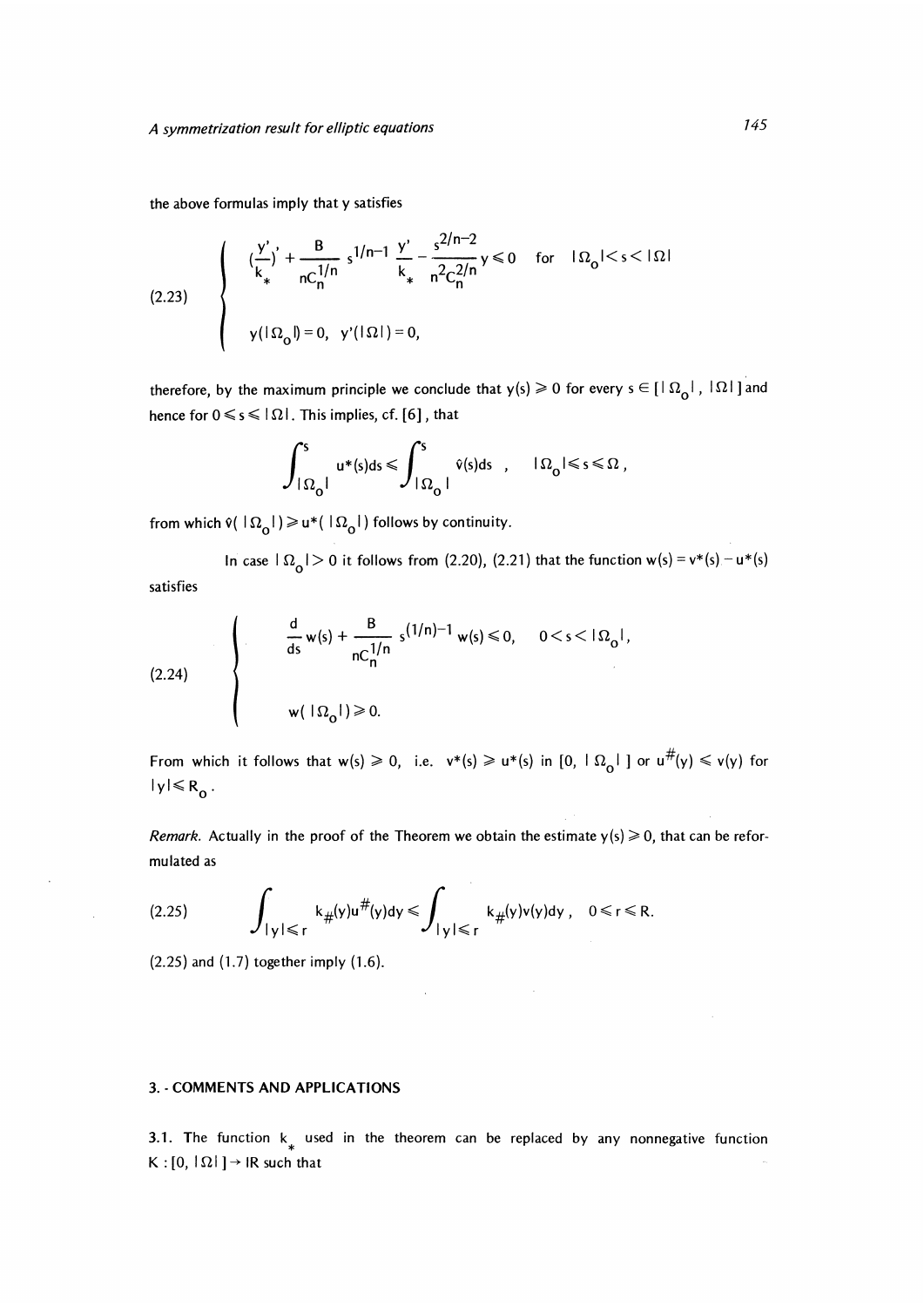G. Trombetti and J.L. Vazquez

(3.1) 
$$
\int_0^s k_*(r)u^*(r)dr \geqslant \int_0^s K(r)u^*(r)ds
$$

for every  $0 \le s \le |\Omega|$  (substitute K for k<sub>\*</sub> from (2.20) onwards). (3.1) follows from the assumption

(3.2) 
$$
\int_0^S k_*(r)dr \geqslant \int_0^S K(r)dr , \quad 0 < s < |\Omega|,
$$

by integration by parts. Then Theorem 1 holds, v being the solution of (1.5) with  $k_{\#}(y)$  replaced by  $K(C_n |y|^n)$ .

Of course we are interested in taking K as large as possible. In case  $b_i = 0$  and

(3.3) 
$$
0 \le c(x) \le \gamma_1 , \quad \int_{\Omega} c(x) dx = \gamma_2
$$

the function K(s) = 0 for  $0 \le s \le s_0$ ,  $K(s) = \gamma_1$  for  $s_0 \le s$  where  $|\Omega| - s_0 = \gamma_2 / \gamma_1$  satisfies (3.2) is nondecreasing and has the same  $L^{\infty}$ -norm as c. We obtain thus Chiti's result, [7].

3.2. Our result is not optimal in the following sense : typically the comparison involves a generic solution u of a class of problems and the solution v of a certain worst case in this class (see for instance  $[13]$ ,  $[1]$ ). In our case the problem  $(1.5)$  does not belong to the class of problems  $(1.1)$ , (1.2) because  $b_i(x) = -Bx_i |x|^{-1}$  and  $c(x) = k(x)$  do not satisfy (1.2.d). Therefore we are comparing with a relaxed problem. '

3.3. As in [2] we may apply the above result to obtain a comparison result for a dual problem. In fact, let  $w \in H^1_\Omega(\Omega)$  be a weak solution of the problem

(3.4) 
$$
\hat{L} w = - \sum_{i,j=1}^{n} (a_{i,j}(x) w_{x_{i}}) \sum_{i=1}^{n} b_{i} w_{x_{i}} + c(x) w = g(x) \text{ in } \Omega
$$
  
\n $w = 0 \text{ on } \partial \Omega$ 

where the domain, coefficients and data satisfy the conditions of § 1 and let  $z \in H_0^1(\Omega^{\#})$  be the (radially symmetric) weak solution of

(3.5) 
$$
\begin{cases}\n-\Delta z + B \sum_{i=1}^{n} \frac{x_i}{|x|} z_{x_i} + k_{\#}(x)z = g^{\#}, \\
z = 0.\n\end{cases}
$$

Then the following result holds :

146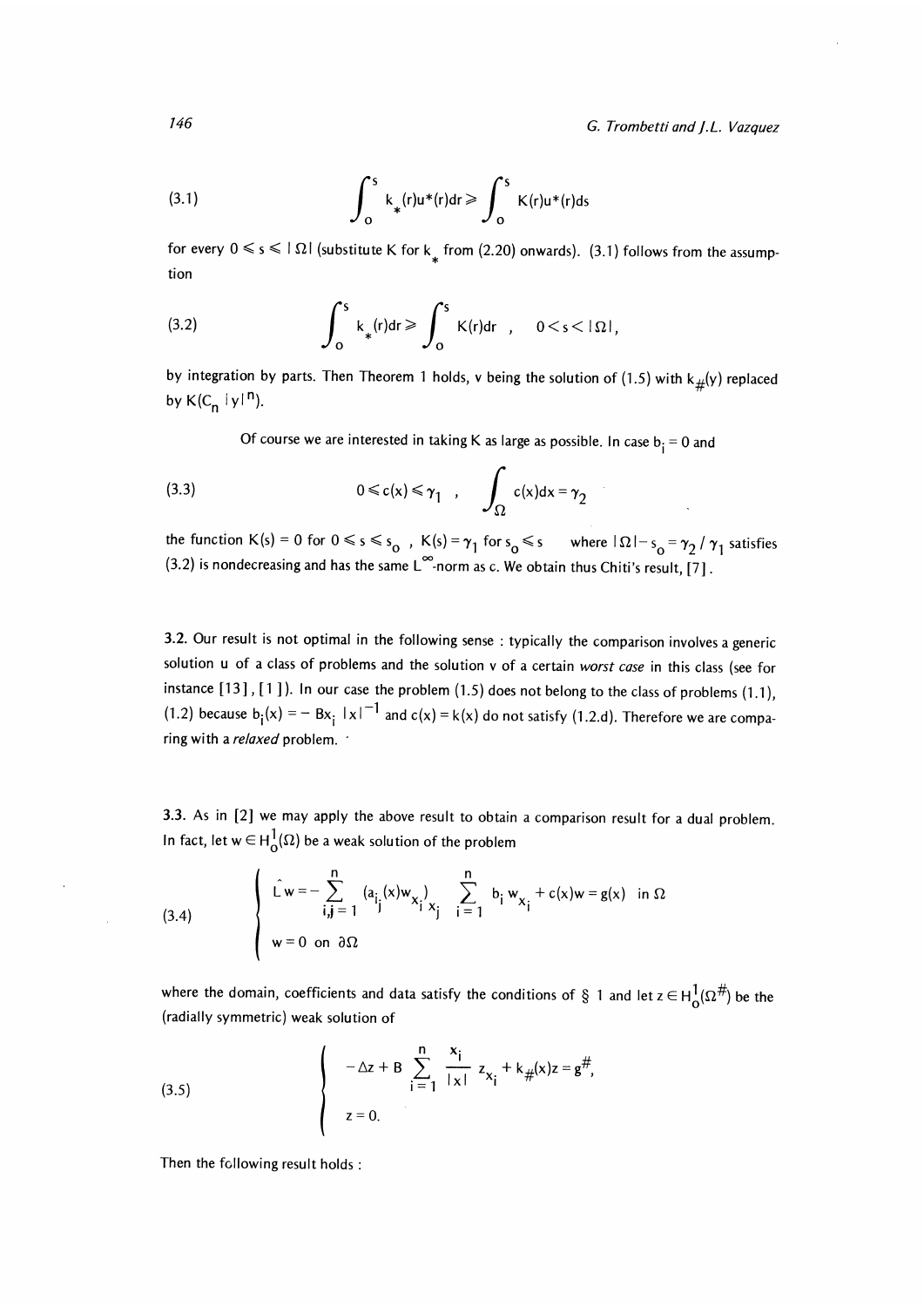THEOREM 2. For every  $p \in [1, \infty]$  we have

(3.6) 
$$
\|\mathbf{w}\|_{\mathsf{L}^{p}(\Omega)} \leq \|z\|_{\mathsf{L}^{p}(\Omega)}.
$$

*Proof.* This is based on Theorem 1 and the duality between the operators L and  $\hat{L}$ , on the one hand, and between the first-member operators of equations (1.5) and (3.5), that we shall denote by  $\Lambda$  and  $\hat{\Lambda}$ , on the other hand.

Let Lw = g as in (3.4) and let  $f \in L^{\infty}$  and  $g \in C^{\infty}_0(\Omega)$ . If u, v, z are the solutions of (1.1), (1.5), (3.5) we have :

$$
\int_{\Omega} w \cdot f = \int_{\Omega} w \cdot Lu = \int_{\Omega} \hat{L}w \cdot u = \int_{\Omega} g \cdot u = \int_{0}^{|\Omega|} g^*u^* =
$$

$$
= \int_{0}^{|\Omega|} -dg^*(s) \left( \int_{0}^{s} u^*(t)dt \right) \le \int_{0}^{|\Omega|} -dg^*(s) \left( \int_{0}^{s} v(t)dt \right) = \int_{0}^{|\Omega|} g^*v =
$$

$$
= \int_{\Omega^{\#}} \hat{\Lambda}z \cdot v = \int_{\Omega^{\#}} z \cdot \Lambda v = \int_{\Omega^{\#}} z \cdot f^{\#} \le \int z^{\#} f^{\#}.
$$

By density argument we have

(3.7) 
$$
\|w\|_{p} \leq \|z^{\#}\|_{p} = \|z\|_{p} \quad \text{for} \quad p \in [1, \infty[
$$

In the limit we obtain (3.6) for  $p = \infty$ 

3.4. The above results apply to other related classes of elliptic equations. Let us point out here the case of *degenerate* elliptic equations.

Thus, if we take Theorem 1, the result (1.6) holds true even if we replace (1.2.b) by

(3.8) 
$$
\sum_{i,j=1}^{n} a_{ij}(x)\xi_{i}\xi_{j} \geq \nu(x) |\xi|^{2}
$$

for a.e.  $x \in \Omega$  and every  $\xi \in \mathbb{R}^n$ , where v is a nonnegative measurable function in  $\Omega$  such that

(3.9) 
$$
(1/\nu)(x) \in L^{p}(\Omega) \text{ for some } p \in (1,\infty).
$$

(Existence and regularity of solutions of (1.1) under the above assumptions is studied for instance in  $[11]$ ,  $[14]$ ).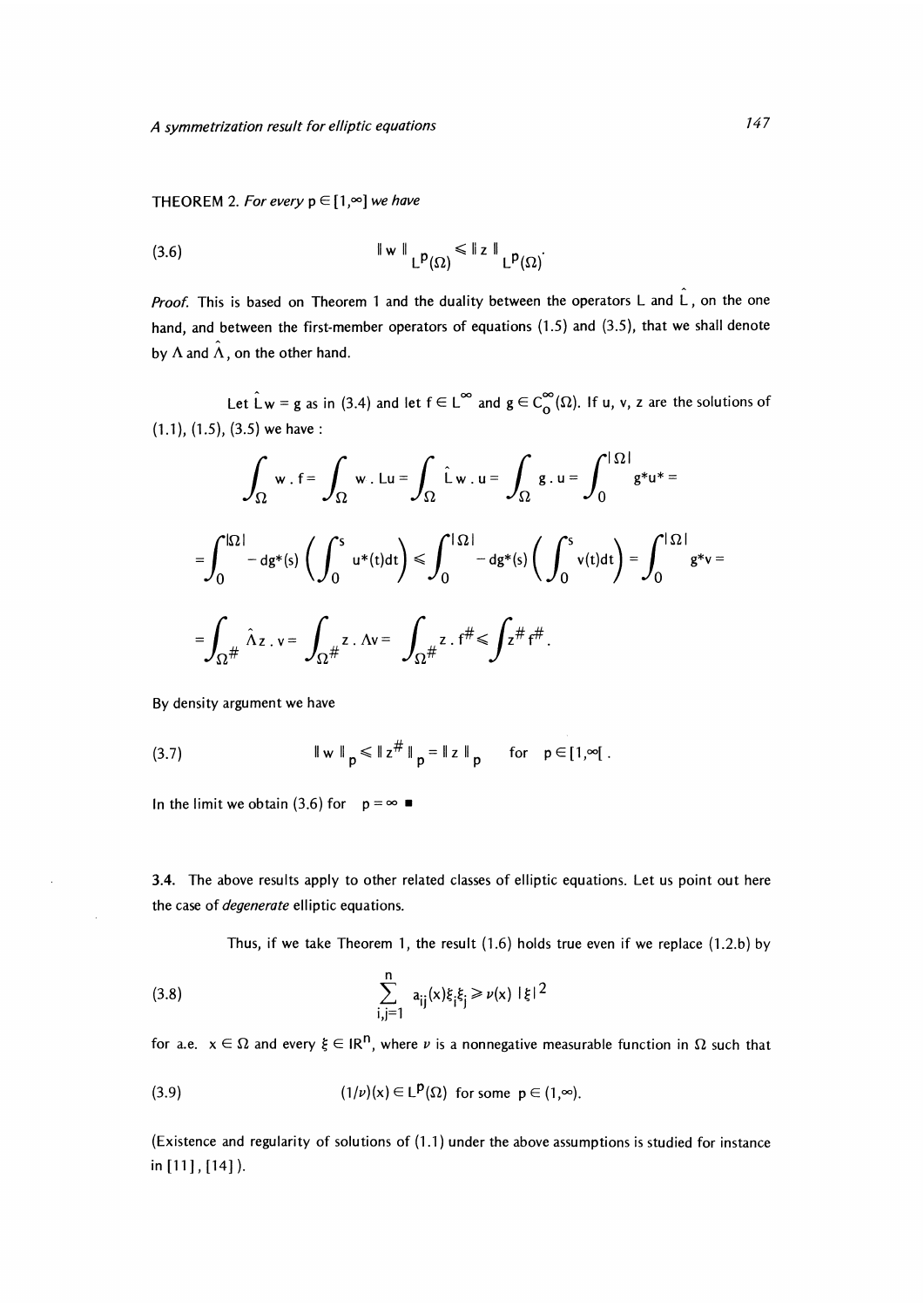Then we have to replace the term  $-\Delta v$  in (1.5) by

(3.10) 
$$
- \sum_{i,j=1}^{n} \frac{\partial}{\partial y_{i}} \left( \underline{\nu}(C_{n} |y|^{n}) \frac{\partial v(y)}{\partial y_{i}} \right),
$$

where  $\underline{v} : \Omega^{\#} \to [0,\infty)$  depends not only on  $\nu$  but also on u. For the construction of  $\underline{v}$  cf. [3], where the problem with  $c = 0$  is treated. For the proof we repeat the argument in Section 2 with the necessary changes due to  $(3.8)$  that can be taken from  $[3]$ .

3.5. Theorem 1 should be a good starting point for the study of second-order parabolic equations with lower-orden terms along the ideas of [16].

#### ACKNOWLEDGEMENTS

 $\bar{z}$ 

 $\mathcal{A}$ 

The authors benefited from the hospitality of the Université Paris-Dauphine during the preparation of this work. The first author also visited the Université Autonoma de Madrid. To both institutions we want to express our appreciation.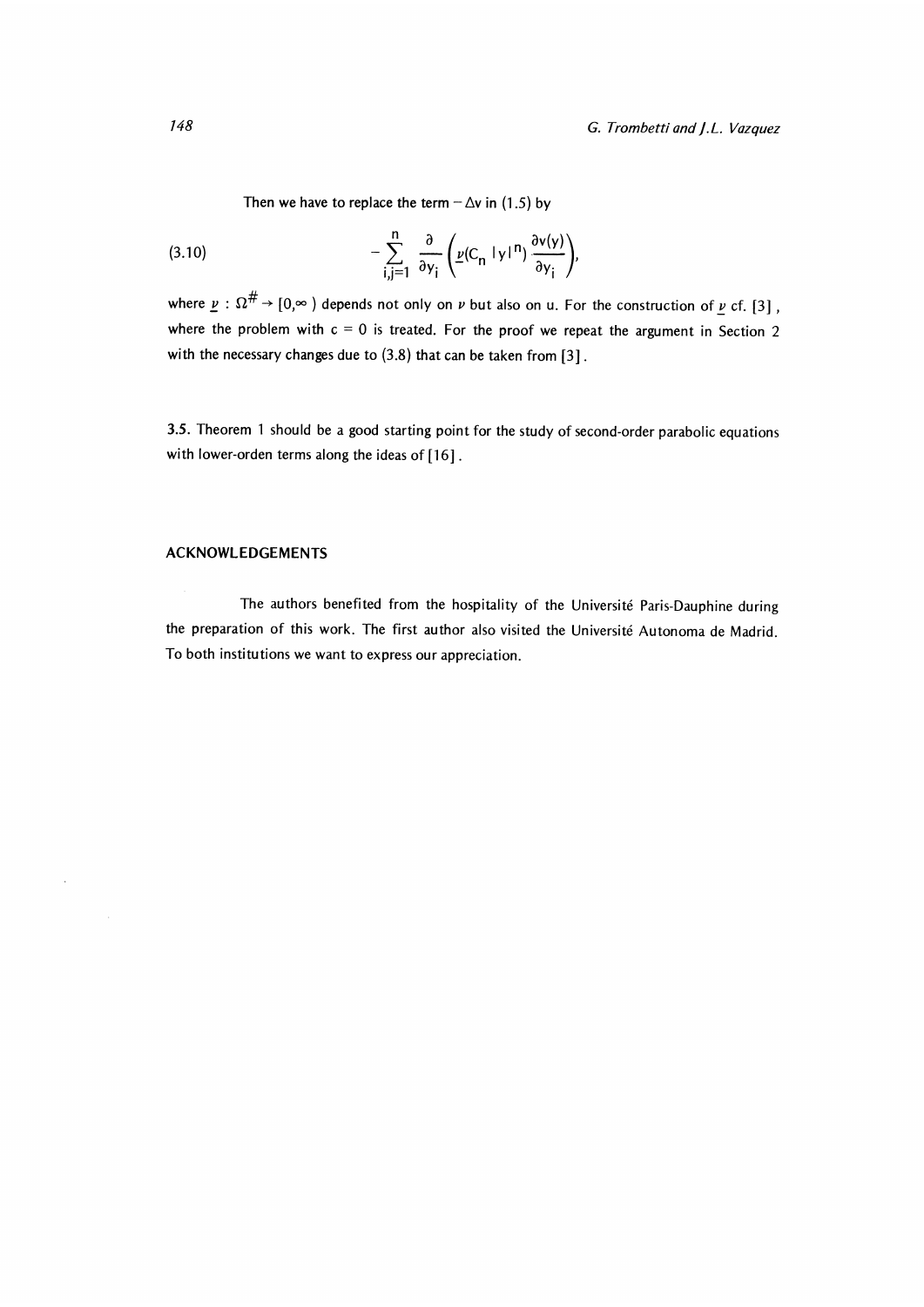#### REFERENCES

- [1] A. ALVINO G. TROMBETTI. «Sulle migliori costanti di maggiorazione per una classe di equazioni ellittiche degeneri». Ricerche di Mat. 27 (1978), 193-212.
- [2] A. ALVINO G. TROMBETTI. «Equazioni ellitiche con termini di ordine inferiore e riordinamenti». Rend. Acc. Naz. Lincei (8) 66 (1979), 1-7.
- [3] A. ALVINO G. TROMBETTI. «Sulle migliori costanti di maggiorazione per una classe di equazioni ellittiche degeneri e non». Ric. di Mat. 30 (1981), 15-33.
- [4] C. BANDLE. «Bounds for the solutions of boundary-value problems». J. Math. Anal. Appl. 54 (1976), 706-716.
- [5] C. BANDLE. «Estimates for the Green's functions of elliptic operators». SIAM J. Math. Anal. 9 (1978), 1126-1136.
- [6] C. BANDLE. «Isoperimetric inequalities and applications». Pitman, London, (1980).
- [7] G. CHITI. «Norme di Orlicz delle soluzioni di una classe di equazioni ellittiche». B.U.M.I. (5) (1979), 178-185.
- [8] G. CHITI. «Una maggiorazione a priori dal punto di vista variazionale». Ann. Mat. Pura Appl., 109 (1976).
- [9] D. GILBARG N.S. TRUDINGER. «Elliptic partial differential equations of second order». Springer-Verlag, Berlin, (1977).
- [10] P.L. LIONS. «Quelques remarques sur la symétrisation de Schwartz». Nonlinear partial differential equations and their applications, Collège de France, Seminar, vol. 1, Pitman, London, 1980, pp. 308-319.
- [11] C. MADERNA S. SALSA. «Symmetrization in Neumann problems». Applic. Analysis, 9 (1979).
- [12] M.K.V. MURTHY C. STAMPACCHIA. «Boundary value problems for some dege nerate elliptic operators». Ann. Mat. Pura Appl. 80 (1968).
- [13] G. TALENTI. «Elliptic equations and rearrangements». Ann. Scuola Norm. Sup. Pisa (4) 3 (1976), 697-718.
- [14] G. TALENTI. «Linear elliptic p.d.e.'s, level sets, rearrangements». To appear in B.U.M.I.
- [15] N. TRUDINGER. «Linear elliptic operators with measurable coefficients». Ann. Scuola Norm. Sup. Pisa (3), 27 (1973).